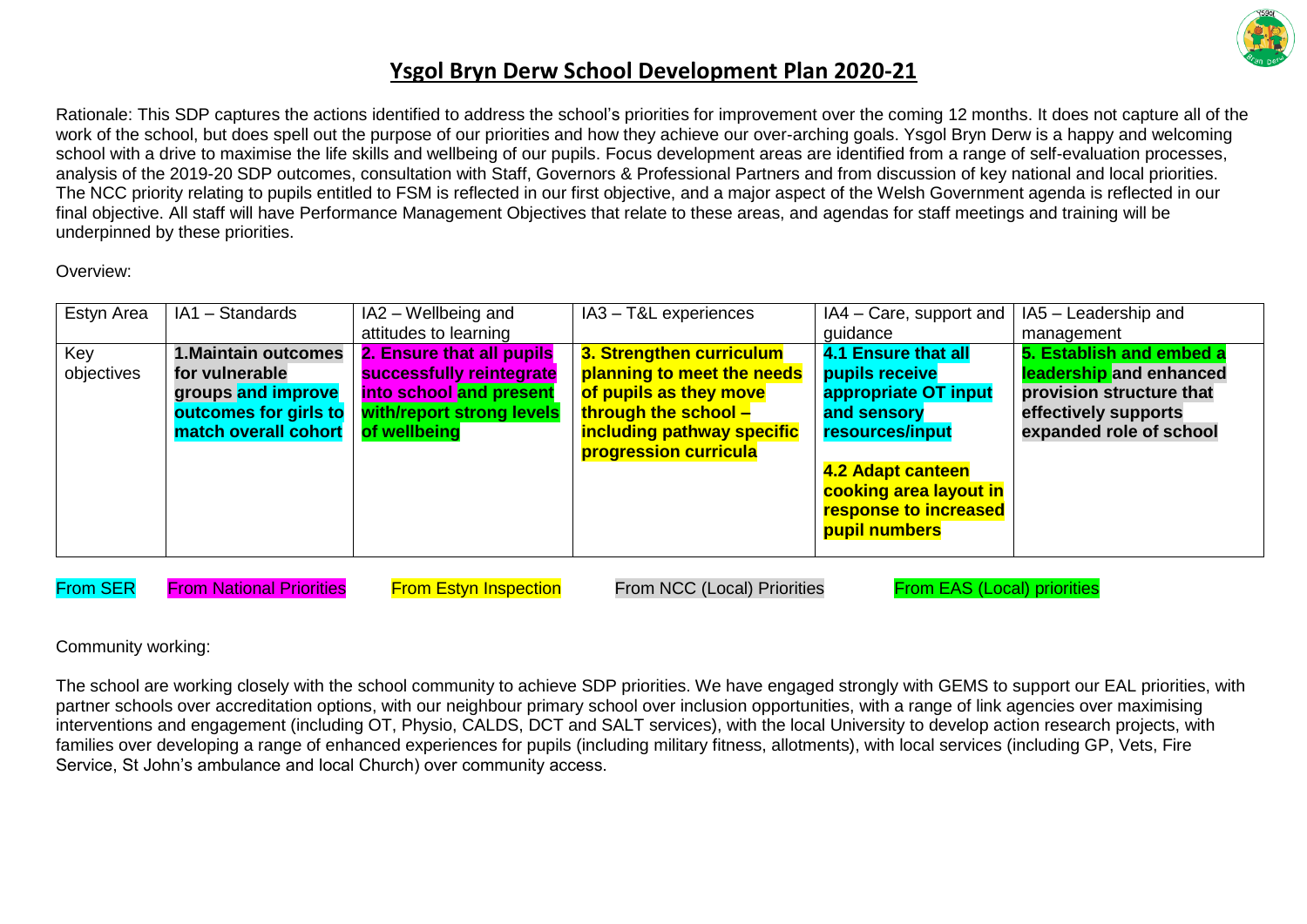

| Estyn Inspection<br>Area 1:<br><b>Standards</b>                                                                                       | <b>SUCCESS CRITERIA</b><br>$\bullet$<br>$\bullet$ | All pupils in vulnerable groups receive highly targeted additional interventions so they achieve in line with overall cohort in range of areas (academic,<br><b>IEP and wellbeing measures</b><br>All girls will receive most relevant experiences and interventions so they achieve in line with boys in a range of areas (academic, IEP and wellbeing<br>measures) |                                                                                                                               |                                                                                                                                                                                         |                                                                                                 |                                                           |
|---------------------------------------------------------------------------------------------------------------------------------------|---------------------------------------------------|----------------------------------------------------------------------------------------------------------------------------------------------------------------------------------------------------------------------------------------------------------------------------------------------------------------------------------------------------------------------|-------------------------------------------------------------------------------------------------------------------------------|-----------------------------------------------------------------------------------------------------------------------------------------------------------------------------------------|-------------------------------------------------------------------------------------------------|-----------------------------------------------------------|
| <b>TARGETS &amp; DATES</b>                                                                                                            | <b>PERSONNEL</b>                                  | <b>ACTION</b>                                                                                                                                                                                                                                                                                                                                                        | RESOURCES (inc PL,<br>StoS, EAS/LA)                                                                                           | <b>DESIRED IMPACT</b>                                                                                                                                                                   | <b>MONITORING &amp;</b><br><b>EVIDENCE</b>                                                      | <b>PROGRESS:</b><br>Limited/Satisfactory/Strong/Very good |
| <b>Maintain outcomes</b><br>for vulnerable groups<br>and improve<br>outcomes for girls to<br>match overall cohort<br>[NCC priority 1] | <b>LF/AKitt</b>                                   | <b>Pupil Success Group to hold regular</b><br>planning meetings which have vulnerable<br>groups as key criteria in all decisions                                                                                                                                                                                                                                     | Dedicated time<br>for TC lead and<br>DHT to plan<br>and hold<br>meetings                                                      | All pupils in<br>vulnerable groups<br>receive highly<br>targeted additional<br>interventions so they<br>achieve in line with                                                            | <b>PSG minutes</b><br>and databases.<br><b>Pipil outcomes</b><br>data<br><b>SLT records and</b> |                                                           |
|                                                                                                                                       | <b>RD/LF</b>                                      | IEP targets audited and cross-referenced to<br>ensure consistency of level of challenge<br>and of judgements across all categories<br>and all classes                                                                                                                                                                                                                | <b>Dedicated time</b><br>for SLT to<br>undertake<br>audits                                                                    | overall cohort in<br>range of areas<br>(academic, IEP and<br>wellbeing measures                                                                                                         | feedback to<br>teachers                                                                         |                                                           |
|                                                                                                                                       | <b>RD/AHT</b>                                     | <b>INSET and Twilight sessions to include</b><br>focus on experiences and outcomes for<br>girls                                                                                                                                                                                                                                                                      | Priority time in<br><b>INSET &amp;</b><br><b>Twilight. Time</b><br>for preparation<br>for all<br>delivering<br>sessions       | All girls will receive<br>most relevant<br>experiences and<br>interventions so they<br>achieve in line with<br>boys in a range of<br>areas (academic, IEP<br>and wellbeing<br>measures) | <b>INSET</b><br>programme &<br>pupil outcomes<br>data                                           |                                                           |
|                                                                                                                                       | <b>RD/AHT</b>                                     | Visits to other Special Schools to discuss<br>how progress of girls with ASD is<br>embedded, findings disseminated to<br>teacher and staff meetings                                                                                                                                                                                                                  | Cover in place<br>to free up staff<br>for visits to SS.<br>Use of EAS SS<br>cluster<br>meetings to<br>discuss and<br>organise |                                                                                                                                                                                         | Correspondence<br>with other SS,<br>records of<br>cluster meetings                              |                                                           |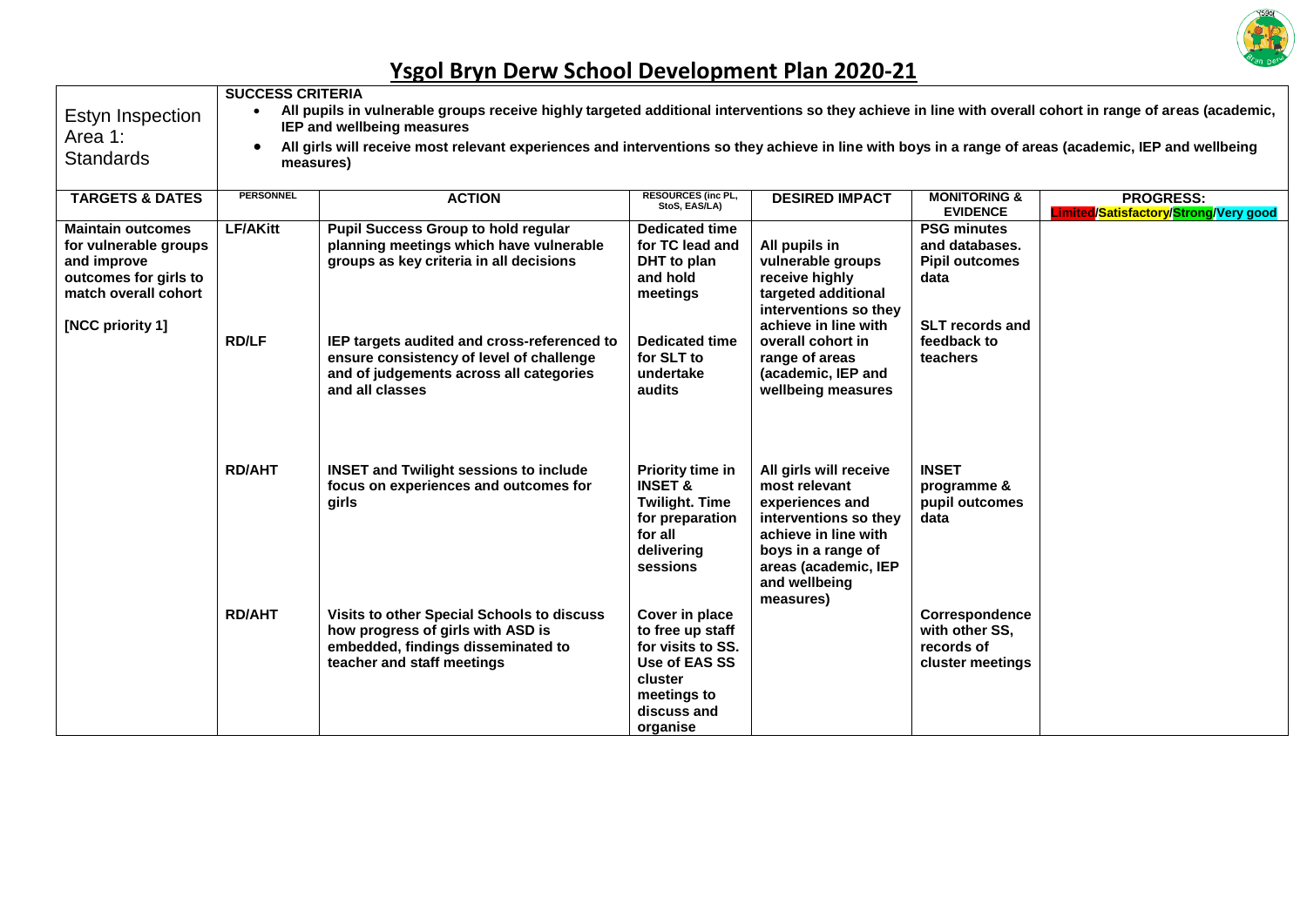

| Estyn Inspection<br>The school will achieve the Trauma Informed Whole School award.<br>A clear policy on written feedback to pupils will be developed and embedded into feedback processes. |                                                                                                                                                                                                                                                                                                                                                                                                                              |                                                                                                                                                                                                 |                                                                                                                                                                                                                   |                                                                                                                                                    |                                                                                                                 |  |  |  |  |
|---------------------------------------------------------------------------------------------------------------------------------------------------------------------------------------------|------------------------------------------------------------------------------------------------------------------------------------------------------------------------------------------------------------------------------------------------------------------------------------------------------------------------------------------------------------------------------------------------------------------------------|-------------------------------------------------------------------------------------------------------------------------------------------------------------------------------------------------|-------------------------------------------------------------------------------------------------------------------------------------------------------------------------------------------------------------------|----------------------------------------------------------------------------------------------------------------------------------------------------|-----------------------------------------------------------------------------------------------------------------|--|--|--|--|
|                                                                                                                                                                                             |                                                                                                                                                                                                                                                                                                                                                                                                                              |                                                                                                                                                                                                 |                                                                                                                                                                                                                   |                                                                                                                                                    |                                                                                                                 |  |  |  |  |
|                                                                                                                                                                                             |                                                                                                                                                                                                                                                                                                                                                                                                                              |                                                                                                                                                                                                 |                                                                                                                                                                                                                   |                                                                                                                                                    |                                                                                                                 |  |  |  |  |
|                                                                                                                                                                                             |                                                                                                                                                                                                                                                                                                                                                                                                                              |                                                                                                                                                                                                 |                                                                                                                                                                                                                   |                                                                                                                                                    |                                                                                                                 |  |  |  |  |
| <b>PERSONNEL</b>                                                                                                                                                                            | <b>ACTION</b>                                                                                                                                                                                                                                                                                                                                                                                                                | <b>RESOURCES (inc.</b><br>PL, StoS, EAS/LA)                                                                                                                                                     | <b>DESIRED IMPACT</b>                                                                                                                                                                                             | <b>MONITORING &amp;</b><br><b>EVIDENCE</b>                                                                                                         | <b>PROGRESS:</b><br><b>Limited/Satisfactory/Strong/Very good</b>                                                |  |  |  |  |
| <b>LF/VB</b><br><b>LF/RF</b>                                                                                                                                                                | Develop a wider range of methods to gather<br>all pupil views on their school experience to<br>ensure all pupils are equally represented<br>(verbal and non-verbal, sensory/academic<br>pathway) and implement changes.<br>Develop observational mechanism to<br>capture and survey attitudes to learning.<br>This will include support staff completing<br>surveys for pupils when observing them<br>within a focused task. | <b>Dedicated time</b><br>for SLT to<br>undertake pupil<br>voice collection<br><b>SLT</b> to deliver<br>teacher & TA<br>meeting to<br>share methods<br>to collect pupil<br>views &<br>attitudes. | All pupils will have<br>an appropriate<br>platform to share<br>their view points on<br>their school<br>experience & their<br>attitudes to learning.<br>From feedback<br>identify trends and<br>implement changes. | <b>Folder scrutiny</b><br>and folder<br>looks.<br><b>Teacher meeting</b><br>presentation &<br>feedback.<br><b>Attitudes to</b><br>learning survey. |                                                                                                                 |  |  |  |  |
| <b>LF/RD</b>                                                                                                                                                                                | To develop and embed a stage and needs<br>appropriate written feedback policy, for<br>older academic pathway pupils                                                                                                                                                                                                                                                                                                          | <b>Dedicated SLT</b><br>time to develop<br>policy, liaising<br>with other SS<br>to see best<br>practice.<br><b>Teacher and TA</b><br>meeting to<br>implement.                                   | The Feedback policy<br>will be implemented<br>and embedded<br>throughout school<br>and evident.                                                                                                                   | Folder scrutiny,<br>looking for<br>learning,<br>learning walks.                                                                                    |                                                                                                                 |  |  |  |  |
| LF & TIS<br><b>Practitioners</b>                                                                                                                                                            | DHT and TIS practitioners to lead the<br>School to undertake and achieve the whole<br>school TIS award by Summer 2021.                                                                                                                                                                                                                                                                                                       | Whole staff &<br>teacher<br>meetings, time<br>for TIS<br>practitioners to<br>complete<br>allocated areas                                                                                        | <b>TIS Award achieved.</b>                                                                                                                                                                                        | Folder scrutiny,<br><b>Motional</b><br>assessments,<br><b>TIS award</b><br>folder.                                                                 |                                                                                                                 |  |  |  |  |
|                                                                                                                                                                                             |                                                                                                                                                                                                                                                                                                                                                                                                                              | <b>SUCCESS CRITERIA:</b>                                                                                                                                                                        |                                                                                                                                                                                                                   |                                                                                                                                                    | Through Pupil Voice collection all pupil's will have a voice to give their feedback on their school experience. |  |  |  |  |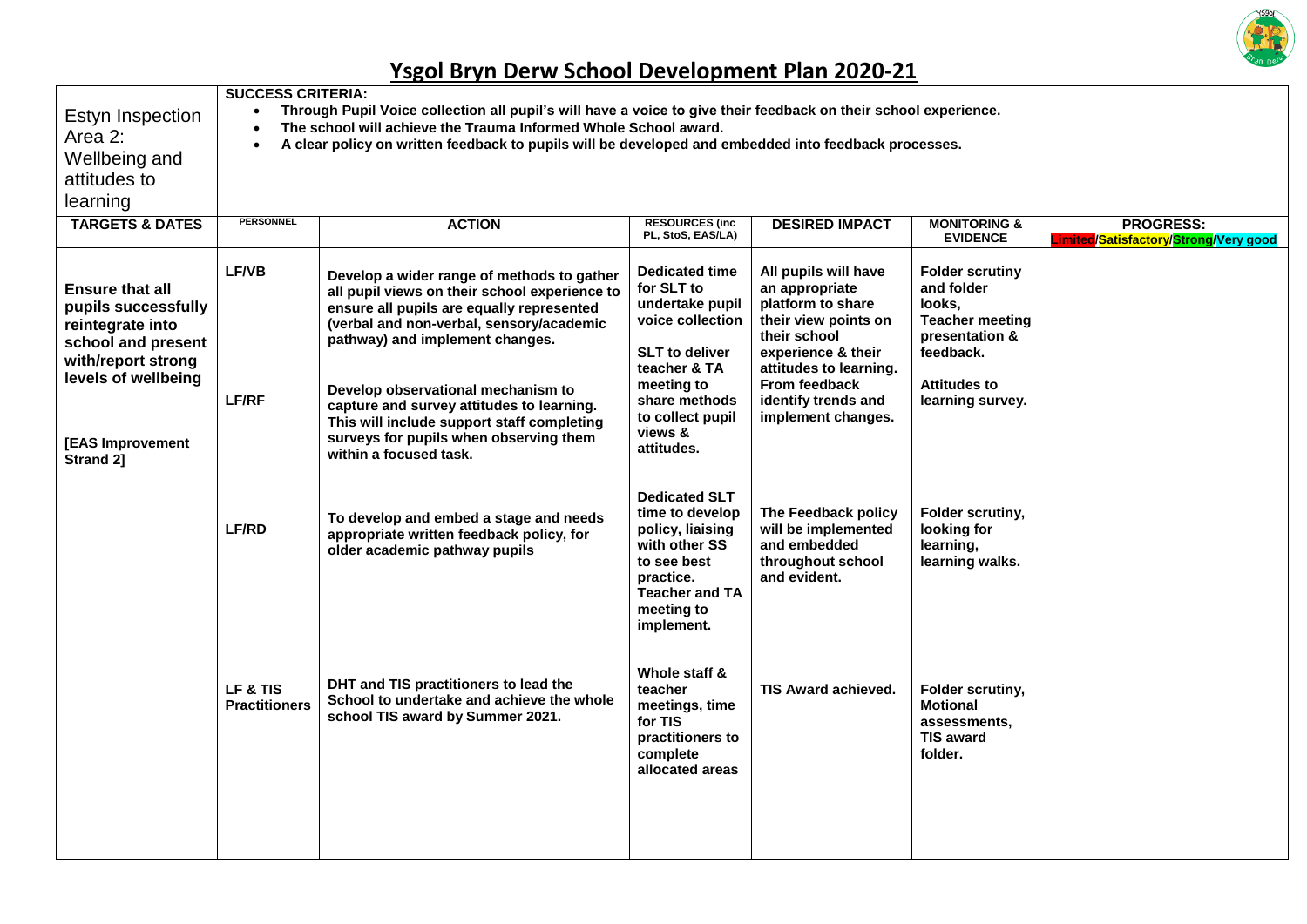

|                            | <b>SUCCESS CRITERIA:</b>                                                                  |                                                                                                              |                            |                             |                         |                                                      |  |  |  |
|----------------------------|-------------------------------------------------------------------------------------------|--------------------------------------------------------------------------------------------------------------|----------------------------|-----------------------------|-------------------------|------------------------------------------------------|--|--|--|
| Estyn Inspection           | $\bullet$                                                                                 | AoLEs clearly established with enhanced experiences in all 6 AoLEs                                           |                            |                             |                         |                                                      |  |  |  |
| Area 3: Teaching           |                                                                                           | Triads contribute to further improvement in quality of T&L observations                                      |                            |                             |                         |                                                      |  |  |  |
|                            |                                                                                           | Designated outdoor classrooms in place, observations show improvement in quality of outdoor &T&L experiences |                            |                             |                         |                                                      |  |  |  |
| and learning               | $\bullet$                                                                                 | <b>LF</b> to detail                                                                                          |                            |                             |                         |                                                      |  |  |  |
| experiences                | Life skills ladder & baseline in place with evidence of progress from this for all pupils |                                                                                                              |                            |                             |                         |                                                      |  |  |  |
|                            | T&L observations to show targeted life skills teaching for younger pupils                 |                                                                                                              |                            |                             |                         |                                                      |  |  |  |
|                            | $\bullet$                                                                                 | Pathway specific progression maps and curricula in place for both pathways                                   |                            |                             |                         |                                                      |  |  |  |
| <b>TARGETS &amp; DATES</b> | <b>PERSONNEL</b>                                                                          | <b>ACTION</b>                                                                                                | <b>RESOURCES (inc PL,</b>  | <b>DESIRED IMPACT</b>       | <b>MONITORING &amp;</b> | <b>PROGRESS:</b>                                     |  |  |  |
|                            |                                                                                           |                                                                                                              | StoS, EAS/LA)              |                             | <b>EVIDENCE</b>         | Limited <mark>/Satisfactory</mark> /Strong/Very good |  |  |  |
| <b>Strengthen</b>          | LF/AHT                                                                                    | AoLE leads and teams embedded.                                                                               | <b>Teacher/Staff</b>       | <b>AoLEs clearly</b>        | <b>Meeting records</b>  |                                                      |  |  |  |
| curriculum planning        | <b>Teachers</b>                                                                           | Teams holding regular meetings and                                                                           | meeting & Twilight         | established with            | <b>Observation</b>      |                                                      |  |  |  |
| to meet the needs          | /All staff                                                                                | leads meeting regularly with relevant                                                                        | time                       | enhanced experiences in     | records                 |                                                      |  |  |  |
| of pupils as they          |                                                                                           | member of SLT                                                                                                | <b>Additional PPA time</b> | all 6 AoLEs                 |                         |                                                      |  |  |  |
| move                       |                                                                                           |                                                                                                              |                            |                             |                         |                                                      |  |  |  |
| through the school         | LF/AHT/                                                                                   | <b>Buddy/Triad system embedded</b>                                                                           |                            | <b>Triads contribute to</b> | <b>Meeting records</b>  |                                                      |  |  |  |
| - including pathway        | <b>Teachers</b>                                                                           |                                                                                                              |                            | further improvement in      | <b>Observation</b>      |                                                      |  |  |  |
| specific                   |                                                                                           |                                                                                                              |                            | quality of T&L              | records                 |                                                      |  |  |  |
| progression                |                                                                                           |                                                                                                              |                            | observations                |                         |                                                      |  |  |  |
| curricula                  |                                                                                           |                                                                                                              | <b>Budget funding for</b>  |                             |                         |                                                      |  |  |  |
|                            | <b>RD/LF/AHT</b>                                                                          | Outdoor classroom areas developed                                                                            | fencing off outdoor        | <b>Designated outdoor</b>   | <b>Physical spaces</b>  |                                                      |  |  |  |
|                            | /SH/AKitt                                                                                 | to have segregated areas, appropriate                                                                        | classrooms and             | classrooms in place,        | <b>Observation</b>      |                                                      |  |  |  |
|                            |                                                                                           | resources and clearly indicated                                                                              | purchasing                 | observations show           | records                 |                                                      |  |  |  |
|                            |                                                                                           | learning activities on medium & short                                                                        | <b>resources</b>           | improvement in quality      |                         |                                                      |  |  |  |
|                            |                                                                                           | term planning                                                                                                |                            | of outdoor &T&L             |                         |                                                      |  |  |  |
|                            |                                                                                           |                                                                                                              |                            | experiences                 |                         |                                                      |  |  |  |
|                            |                                                                                           |                                                                                                              |                            |                             |                         |                                                      |  |  |  |
|                            | LF/AHT                                                                                    | To develop a reading scheme for                                                                              | <b>Teacher/staff</b>       | <b>Pupils in academic</b>   | Planning,               |                                                      |  |  |  |
|                            |                                                                                           | academic pathway. All pupils to be                                                                           | meeting.                   | pathway showing             | reading records,        |                                                      |  |  |  |
|                            |                                                                                           | benchmarked and daily & weekly                                                                               |                            | evidence of appropriate     | folder scrutiny,        |                                                      |  |  |  |
|                            |                                                                                           | reading carousels to be evident in                                                                           |                            | reading progress initially  | timetables, home        |                                                      |  |  |  |
|                            |                                                                                           | planning.                                                                                                    |                            | in focused tasks.           | reading records.        |                                                      |  |  |  |
|                            |                                                                                           |                                                                                                              |                            |                             |                         |                                                      |  |  |  |
|                            | <b>RD/AHT</b>                                                                             | Life skills progression ladder to be                                                                         | <b>Purchase of B-</b>      | Life skills ladder &        |                         |                                                      |  |  |  |
|                            | /BP/VB                                                                                    | developed and all pupils to be                                                                               | squared life skills        | baseline in place with      | Life skills ladder      |                                                      |  |  |  |
|                            |                                                                                           | baselined. Targeted life skills                                                                              | <b>Working party time</b>  | evidence of progress        | <b>Baseline records</b> |                                                      |  |  |  |
|                            |                                                                                           | development for all primary age                                                                              | to develop ladder          | from this for all pupils    | <b>Observation</b>      |                                                      |  |  |  |
|                            |                                                                                           | pupils to be built into medium term                                                                          | and integration into       | T&L observations to         | records                 |                                                      |  |  |  |
|                            |                                                                                           | planning                                                                                                     | planning                   | show targeted life skills   |                         |                                                      |  |  |  |
|                            |                                                                                           |                                                                                                              |                            | teaching for younger        |                         |                                                      |  |  |  |
|                            |                                                                                           | All of the above to feed into long term                                                                      |                            | pupils                      |                         |                                                      |  |  |  |
|                            | <b>RD/LF/AHT</b>                                                                          | progression maps for academic and                                                                            |                            |                             |                         |                                                      |  |  |  |
|                            |                                                                                           | sensory pathways (including                                                                                  | <b>SLT discussion time</b> | <b>Pathway specific</b>     | Progression             |                                                      |  |  |  |
|                            |                                                                                           | milestone ladders and range of                                                                               | <b>Teacher meeting</b>     | progression maps and        | maps and                |                                                      |  |  |  |
|                            |                                                                                           | experience entitlements - rather than                                                                        | time                       | curricula in place for      | curricula               |                                                      |  |  |  |
|                            |                                                                                           | topics)                                                                                                      | <b>AHT planning time</b>   | both pathways               |                         |                                                      |  |  |  |
|                            |                                                                                           |                                                                                                              |                            |                             |                         |                                                      |  |  |  |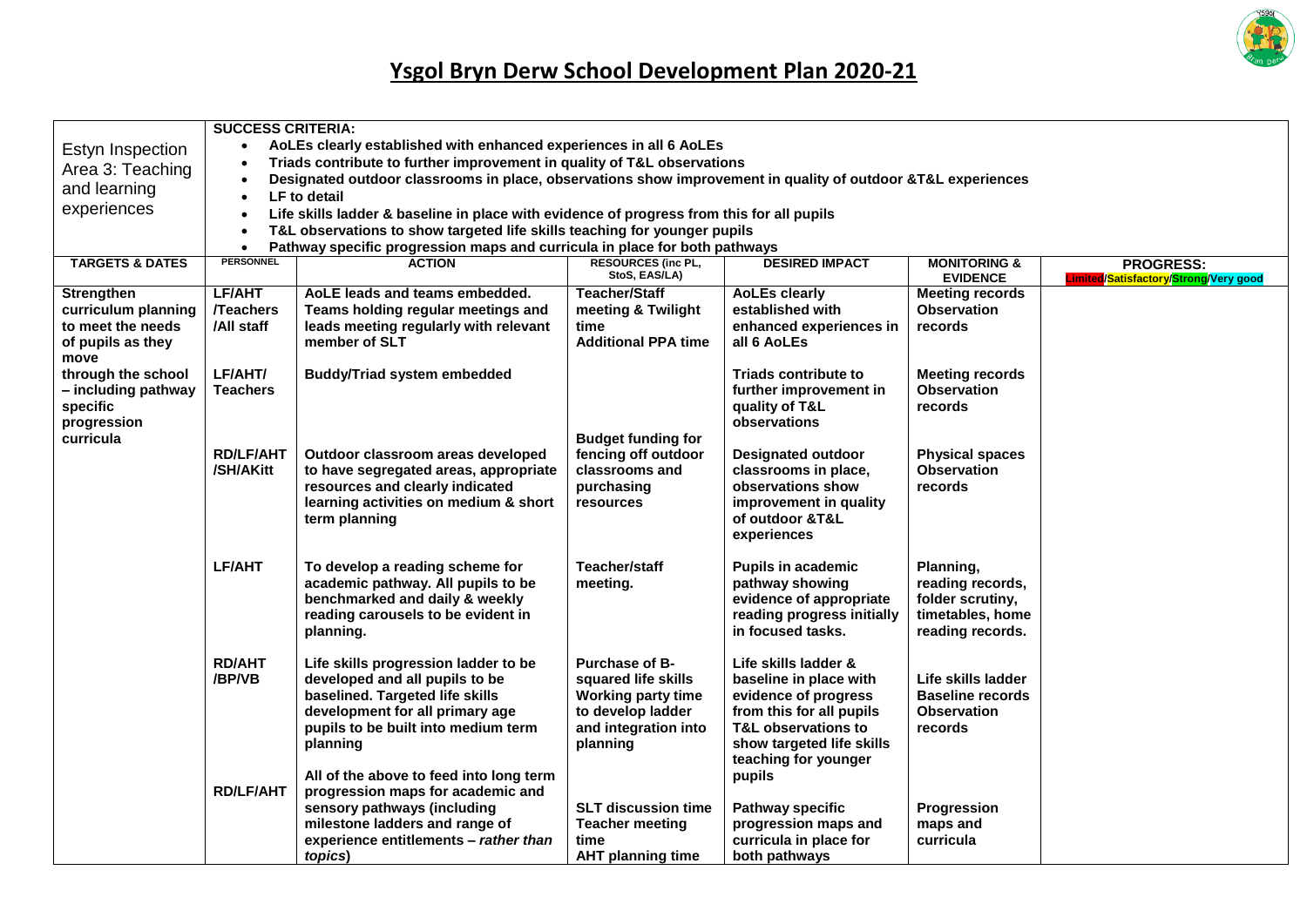

| Estyn<br><b>Inspection Area</b><br>4: Care, support<br>and guidance<br><b>TARGETS &amp; DATES</b>  | <b>SUCCESS CRITERIA:</b><br>All pupils to have sensory passports and identified daily sensory diet activities.<br>$\bullet$<br>OT Students to work with identified pupils, class staff and pupil families in Autumn Term to cascade knowledge and decrease time that pupils are<br>$\bullet$<br>over/under stimulated.<br>Each class to have an 'OT champion' member of staff, to attend OT clinics and work closely with OT students to lead daily OT circuits in classes.<br>$\bullet$<br>A suite of Parent/ Carer workshops and training provided to respond to need identified in parent feedback questionnaires.<br>$\bullet$<br>Canteen cooking area to be enclosed and inaccessible to pupils<br>$\bullet$<br><b>RESOURCES (inc PL, StoS,</b><br><b>MONITORING</b><br><b>PROGRESS:</b><br>EAS/LA)<br><b>DESIRED IMPACT</b><br><b>&amp; EVIDENCE</b><br><b>PERSONNEL</b><br>Limited/Satisfactory/<br><b>ACTION</b> |                                                                                                                                                                                                                         |                                                                                                                                                                                                |                                                                                                                                                                                              |                                                                                                           |                         |  |  |
|----------------------------------------------------------------------------------------------------|--------------------------------------------------------------------------------------------------------------------------------------------------------------------------------------------------------------------------------------------------------------------------------------------------------------------------------------------------------------------------------------------------------------------------------------------------------------------------------------------------------------------------------------------------------------------------------------------------------------------------------------------------------------------------------------------------------------------------------------------------------------------------------------------------------------------------------------------------------------------------------------------------------------------------|-------------------------------------------------------------------------------------------------------------------------------------------------------------------------------------------------------------------------|------------------------------------------------------------------------------------------------------------------------------------------------------------------------------------------------|----------------------------------------------------------------------------------------------------------------------------------------------------------------------------------------------|-----------------------------------------------------------------------------------------------------------|-------------------------|--|--|
| <b>Ensure that all</b><br>pupils receive<br>appropriate OT<br>input and sensory<br>resources/input | LF/VB                                                                                                                                                                                                                                                                                                                                                                                                                                                                                                                                                                                                                                                                                                                                                                                                                                                                                                                    | All teachers to complete sensory<br>profiles for each pupil. VB & LF to<br>identify core needs and purchase<br>resources to support activity<br>implementation.                                                         | Sensory passport training<br>follows up, teacher meeting<br>moderation, SLT time<br>together to identify needs<br>and purchase resources.                                                      | Sensory passports to<br>be moderated by<br>staff to ensure whole<br>school consistency.<br><b>Resources to</b><br>support pupil needs.                                                       | Timetable,<br>planning,<br>looking for<br>learning,<br>learning walks.                                    | <b>Strong/Very good</b> |  |  |
|                                                                                                    | LF                                                                                                                                                                                                                                                                                                                                                                                                                                                                                                                                                                                                                                                                                                                                                                                                                                                                                                                       | To successfully place two OT<br>students for an 8-week placement<br>working with identified pupils from<br>PSG.                                                                                                         | PSG time with students,<br><b>SLT time allocation to meet</b><br>with students weekly and<br>plan & review, OT students<br>to attend parent workshop.                                          | <b>Pupil sensory needs</b><br>to be catered for, OT<br><b>Students to create a</b><br>scheme of work for<br>identified pupils,<br>upskill class staff<br>and share actions<br>with families. | OT notes.<br>evidence folders,<br>parent feedback,<br>PSG notes.                                          |                         |  |  |
|                                                                                                    | LF/VB/AKi                                                                                                                                                                                                                                                                                                                                                                                                                                                                                                                                                                                                                                                                                                                                                                                                                                                                                                                | To identify 'OT Champion' members<br>of staff in each class to attend OT<br>training and clinics. Then cascade<br>knowledge into daily circuit sessions<br>& individual focused tasks in class,<br>feeding back to PSG. | Time with OT Champions,<br>PSG time, time for<br>champions to liaise with VB<br>& LF,                                                                                                          | Low level behaviours<br>to decrease in<br>classes. Pupils to<br>have increased<br>engagement in<br>focused activities.                                                                       | Engagement<br>profiles, folder<br>scrutiny, looking<br>for learning,<br>learning walks,<br>Incident data. |                         |  |  |
|                                                                                                    | <b>LF/VB and</b><br>appropriate<br>staff if area<br>οf<br>expertise.                                                                                                                                                                                                                                                                                                                                                                                                                                                                                                                                                                                                                                                                                                                                                                                                                                                     | To create and implement a calendar of<br>parent/family workshops and training<br>identified in parent training feedback<br>form.<br>(de-sensitisation- hairdressers,<br>dentist, doctors etc)                           | SLT time to gather and<br>analyse parent feedback,<br>time for staff to prepare<br>training/workshops and<br>deliver, corresponding with<br>appropriate multi agencies<br>to support delivery. | <b>Parents/Family</b><br>members to feel<br>confident to support<br>pupils needs at<br>home.                                                                                                 | <b>Parental</b><br>feedback data<br>analysis before<br>and after<br>training.                             |                         |  |  |
| <b>Adapt canteen</b><br>cooking area layout<br>in response to<br>increased pupil<br>numbers        | RD/NCC                                                                                                                                                                                                                                                                                                                                                                                                                                                                                                                                                                                                                                                                                                                                                                                                                                                                                                                   | Agree appropriate amendments with<br><b>NCC</b><br>NCC to agree amendments with<br><b>Chartwells</b><br><b>Chartwells to agree to adaptations</b><br>and complete them in 2021                                          | HT meeting and<br>correspondence time                                                                                                                                                          | <b>Canteen cooking</b><br>area to be enclosed<br>and inaccessible to<br>pupils                                                                                                               | <b>Meeting</b><br>records                                                                                 |                         |  |  |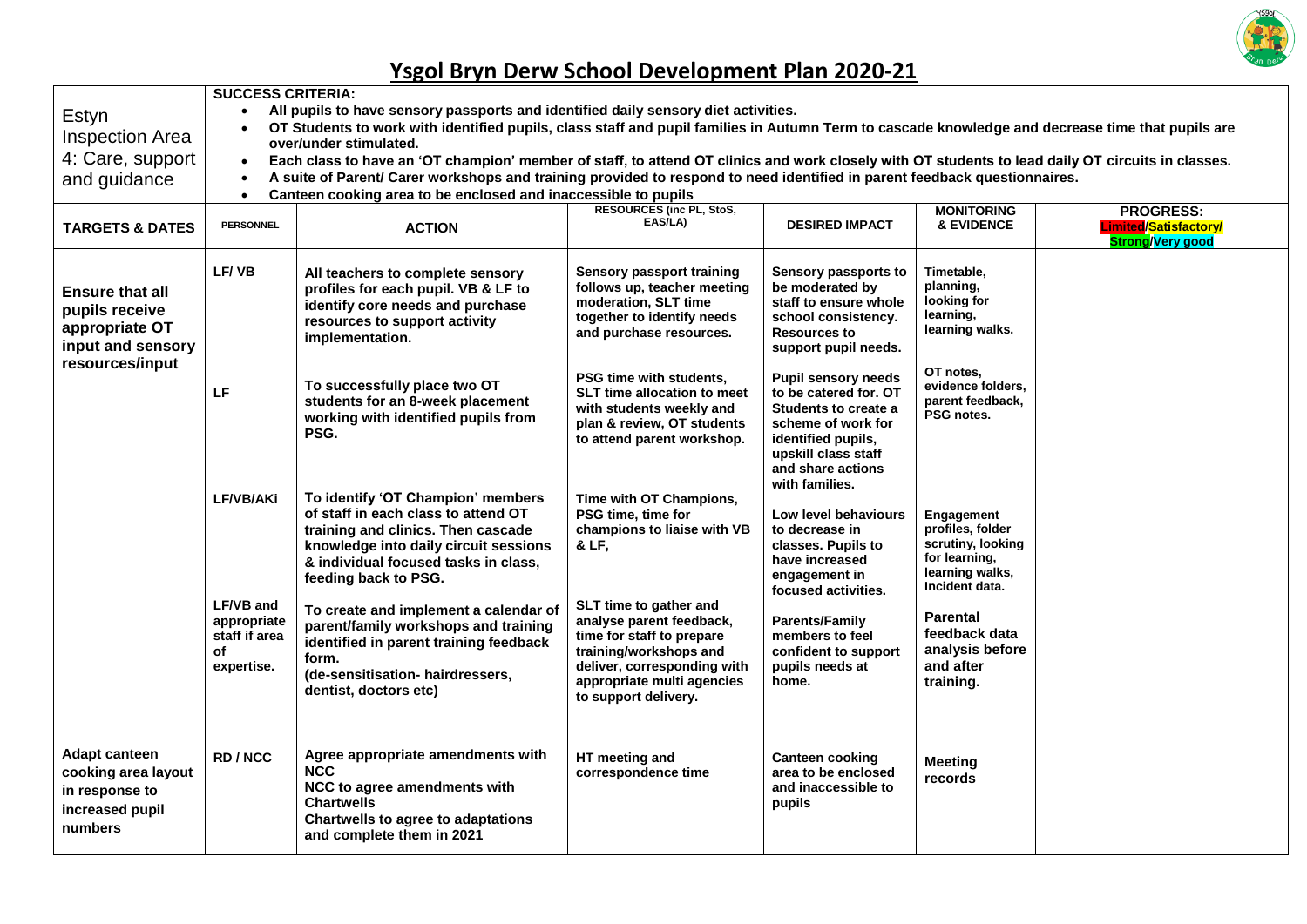

| Estyn Inspection                         | <b>SUCCESS CRITERIA</b><br>Leadership structure will be in place that allows school to smoothly undertake expanded role in terms of Outreach, LA support and potential expansion<br>$\bullet$ |                                                                                                                                                                                                                                                                                   |                                                                                                                   |                                                                                                                                                                                               |                                                                                                               |                                                                      |  |  |  |  |
|------------------------------------------|-----------------------------------------------------------------------------------------------------------------------------------------------------------------------------------------------|-----------------------------------------------------------------------------------------------------------------------------------------------------------------------------------------------------------------------------------------------------------------------------------|-------------------------------------------------------------------------------------------------------------------|-----------------------------------------------------------------------------------------------------------------------------------------------------------------------------------------------|---------------------------------------------------------------------------------------------------------------|----------------------------------------------------------------------|--|--|--|--|
| Area 5:                                  | $\bullet$                                                                                                                                                                                     | Outreach Service will receive positive feedback from stakeholders<br>Family Liaison support will receive positive feedback from parents involved<br>$\bullet$                                                                                                                     |                                                                                                                   |                                                                                                                                                                                               |                                                                                                               |                                                                      |  |  |  |  |
| Leadership and                           | There will be a clear plan, based upon advice from health and education partners for the recruitment of part-time therapist roles<br>$\bullet$                                                |                                                                                                                                                                                                                                                                                   |                                                                                                                   |                                                                                                                                                                                               |                                                                                                               |                                                                      |  |  |  |  |
| management<br><b>TARGETS &amp; DATES</b> | <b>PERSONNEL</b><br><b>RESOURCES</b><br><b>ACTION</b><br><b>MONITORING &amp; EVIDENCE</b>                                                                                                     |                                                                                                                                                                                                                                                                                   |                                                                                                                   |                                                                                                                                                                                               |                                                                                                               |                                                                      |  |  |  |  |
|                                          |                                                                                                                                                                                               |                                                                                                                                                                                                                                                                                   | (inc PL, StoS,<br>EAS/LA)                                                                                         | <b>DESIRED IMPACT</b>                                                                                                                                                                         |                                                                                                               | <b>PROGRESS:</b><br>Limited/Satisfactory/<br><b>Strong/Very good</b> |  |  |  |  |
| <b>Establish and</b>                     | <b>RD/FGB</b>                                                                                                                                                                                 | Assistant Head (AHT) role to be re-advertised,                                                                                                                                                                                                                                    | £600                                                                                                              | <b>AHT leading on T&amp;L</b>                                                                                                                                                                 | Recruitment records, new                                                                                      |                                                                      |  |  |  |  |
| embed a leadership                       |                                                                                                                                                                                               | shortlisted and interviewed<br>AHT to be inducted and to develop and enact T&L                                                                                                                                                                                                    | eTeach<br>advert                                                                                                  | recruited and in<br>place for January                                                                                                                                                         | leadership & TLR structure<br>flowchart                                                                       |                                                                      |  |  |  |  |
| and enhanced<br>provision structure      |                                                                                                                                                                                               | action plan                                                                                                                                                                                                                                                                       |                                                                                                                   | 2021                                                                                                                                                                                          |                                                                                                               |                                                                      |  |  |  |  |
| that effectively                         |                                                                                                                                                                                               |                                                                                                                                                                                                                                                                                   |                                                                                                                   |                                                                                                                                                                                               |                                                                                                               |                                                                      |  |  |  |  |
| supports expanded                        | <b>RD</b>                                                                                                                                                                                     | <b>TLR structure remodelled</b>                                                                                                                                                                                                                                                   | <b>Neutral</b>                                                                                                    | <b>TLRs provide</b><br>development                                                                                                                                                            |                                                                                                               |                                                                      |  |  |  |  |
| role of school                           |                                                                                                                                                                                               |                                                                                                                                                                                                                                                                                   | cost                                                                                                              | opportunities for<br>teachers and remain                                                                                                                                                      |                                                                                                               |                                                                      |  |  |  |  |
| [NCC priority 3]                         |                                                                                                                                                                                               |                                                                                                                                                                                                                                                                                   |                                                                                                                   | focused on SDP<br>priorities                                                                                                                                                                  |                                                                                                               |                                                                      |  |  |  |  |
| [EAS Improvement<br>Strand 1ii]          | <b>RD/KD</b><br>/KG/VE                                                                                                                                                                        | Outreach Service funding and remit finalised<br><b>Recruit to Outreach Service role</b><br>Outreach Service to expand across NCC throughout<br>2020-21<br><b>Feedback gathered</b>                                                                                                | <b>StoS links</b><br>with<br><b>TF/CASS</b><br><b>Funded by</b><br><b>NCC</b>                                     | <b>Outreach Service</b><br>will receive positive<br>feedback from<br>stakeholders                                                                                                             | <b>Outreach remit and action</b><br>records<br>HT/ALNCo feedback records                                      |                                                                      |  |  |  |  |
|                                          | LF/DJ<br>/AKitt/VB                                                                                                                                                                            | P/T Family Liaison role to be added to remit of Pupil<br><b>Success Group</b><br>Success criteria and parameters of role to be defined                                                                                                                                            | <b>Initially 1</b><br>day per<br>week of<br>TA3or4                                                                | <b>Family Liaison</b><br>support will receive<br>positive feedback<br>from parents<br>involved, and have<br>a measurable<br>impact upon pupils<br>(IEP/<br><b>Academic/Wellbeing</b><br>data) | Family liaison remit and<br>action records<br><b>Family feedback records</b><br><b>Pupil progress records</b> |                                                                      |  |  |  |  |
|                                          | <b>LF/RD</b><br><b>NB/RF</b>                                                                                                                                                                  | Liaise with other SS (inc. Ysgol y Deri) regarding<br>model for recruiting and employing in house<br><b>Therapists</b><br>Liaise with ABHB and Gwent Music regarding<br>providing supervision and support<br>Recruitment plan and employment model to be<br>agreed by Easter 2021 | <b>StoS links</b><br>and time<br><b>Redirection</b><br>of current<br>costs &<br>use of<br>increased<br><b>PDG</b> | <b>Recruitment plan</b><br>and employment<br>model to be agreed<br>by Easter 2021                                                                                                             | Records of interaction with<br><b>SS and ABHB/GM</b><br><b>HR</b> role documentation                          |                                                                      |  |  |  |  |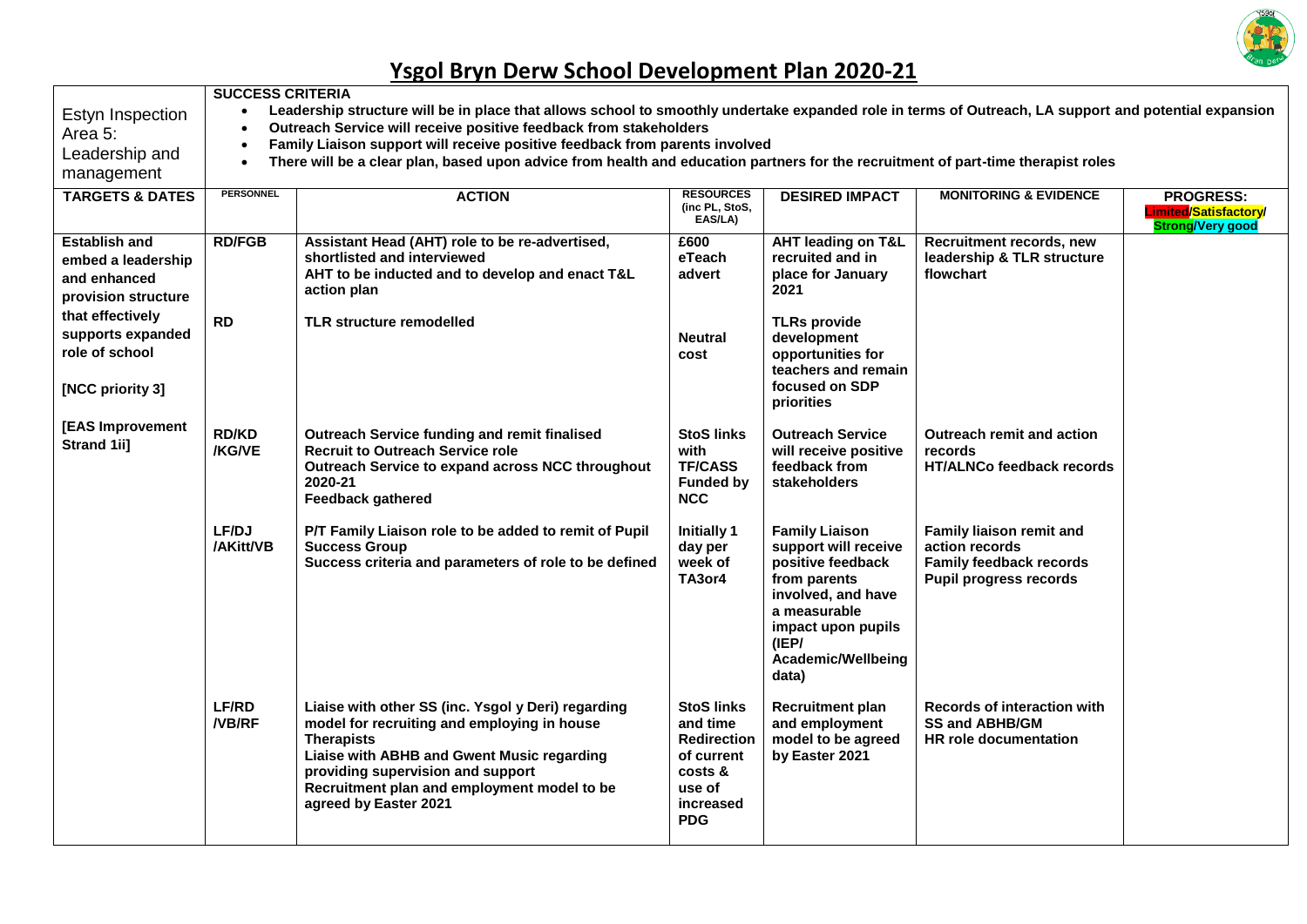

The outcomes of the 2019-20 SDP for Ysgol Bryn Derw are as follows:

#### All 7 objectives fully met or exceeded

Appendix A:

Annual carousel of activities: -

|                        | Environment<br>walk                          | Planning                   | Teaching                                       | Marking/<br>Folders                                   | <b>IEPs/ Reports</b>                     | Progress data<br>capture                                                  | Parents'<br>Evening                    | Surveys                    | Governor walks                                   | Present to<br>Governing<br>Body/Consult staff                                                                     |
|------------------------|----------------------------------------------|----------------------------|------------------------------------------------|-------------------------------------------------------|------------------------------------------|---------------------------------------------------------------------------|----------------------------------------|----------------------------|--------------------------------------------------|-------------------------------------------------------------------------------------------------------------------|
| Sept-Oct HT            | September<br><b>TLR T&amp;L</b><br>area walk | September<br>TLR/SLT audit |                                                |                                                       | October TLR<br>IEP progress<br>scrutiny  | Start of year Lit &<br>Num challenging<br>targets                         |                                        |                            | Join Teacher<br>meeting /Staff<br>twilight       |                                                                                                                   |
| Nov-Dec HT             |                                              |                            | November<br>paired<br>TLR/SLT<br>Learning walk | December<br><b>TLR</b> scrutiny                       |                                          | Start of year ASD<br>baseline<br>Start of year<br>TIS/Thrive<br>baselines | November<br>Parents'<br>Evening<br>ARs | <b>New</b><br>parents      | Break/lunch &<br>classroom<br>environment walk   |                                                                                                                   |
| Jan-Feb HT             | January TLR<br>T&L area<br>walk              | January<br>TLR/SLT audit   |                                                | Mid-year<br>internal and<br>external<br>moderation    | February TLR<br>IEP progress<br>scrutiny | Mid-year Lit &<br><b>Num</b>                                              | ARs                                    | Pupils<br>Prof<br>partners | Folder, 1PP etc<br>scrutiny<br>/discussion       | Mid-year<br>attendance data<br>Mid-year SDP<br>progress report<br>December - Mid-<br>year staff SDP<br>discussion |
| Feb-April HT           |                                              |                            | March<br>Buddy/Triad<br>team teaching          | <b>March TLR</b><br>scrutiny                          |                                          | Mid-year<br><b>TIS/Thrive</b>                                             | ARs                                    | Parents                    | Break/lunch &<br>classroom<br>environment walk   | Mid-year<br>academic data                                                                                         |
| April-May HT           | <b>April TLR</b><br>T&L area<br>walk         | April/May<br>TLR/SLT audit |                                                | <b>EOY</b> internal<br>moderation                     | May TLR IEP<br>progress<br>scrutiny      | EOY - Lit & Num<br>EOY AQA<br>accreditation                               | ARs                                    | Staff                      | Folder, 1PP etc<br>scrutiny<br>/discussion       | <b>EOY IEP</b><br>achievement data<br>May - Mid-year<br>staff SDP<br>discussion                                   |
| June-July<br><b>HT</b> |                                              |                            | June paired<br><b>TLR/SLT</b><br>Learning walk | June TLR<br>scrutiny<br>EOY<br>external<br>moderation | <b>SLT EOY</b><br>reports scrutiny       | EOY - ASD<br>EOY - TIS/Thrive                                             | July<br>parents'<br>Evening            |                            | Joint SDP/SER<br>review and new<br>year planning | $EOY$ data $-$<br>academic,<br>attendance<br>SDP achievement<br>and SER<br>judgements                             |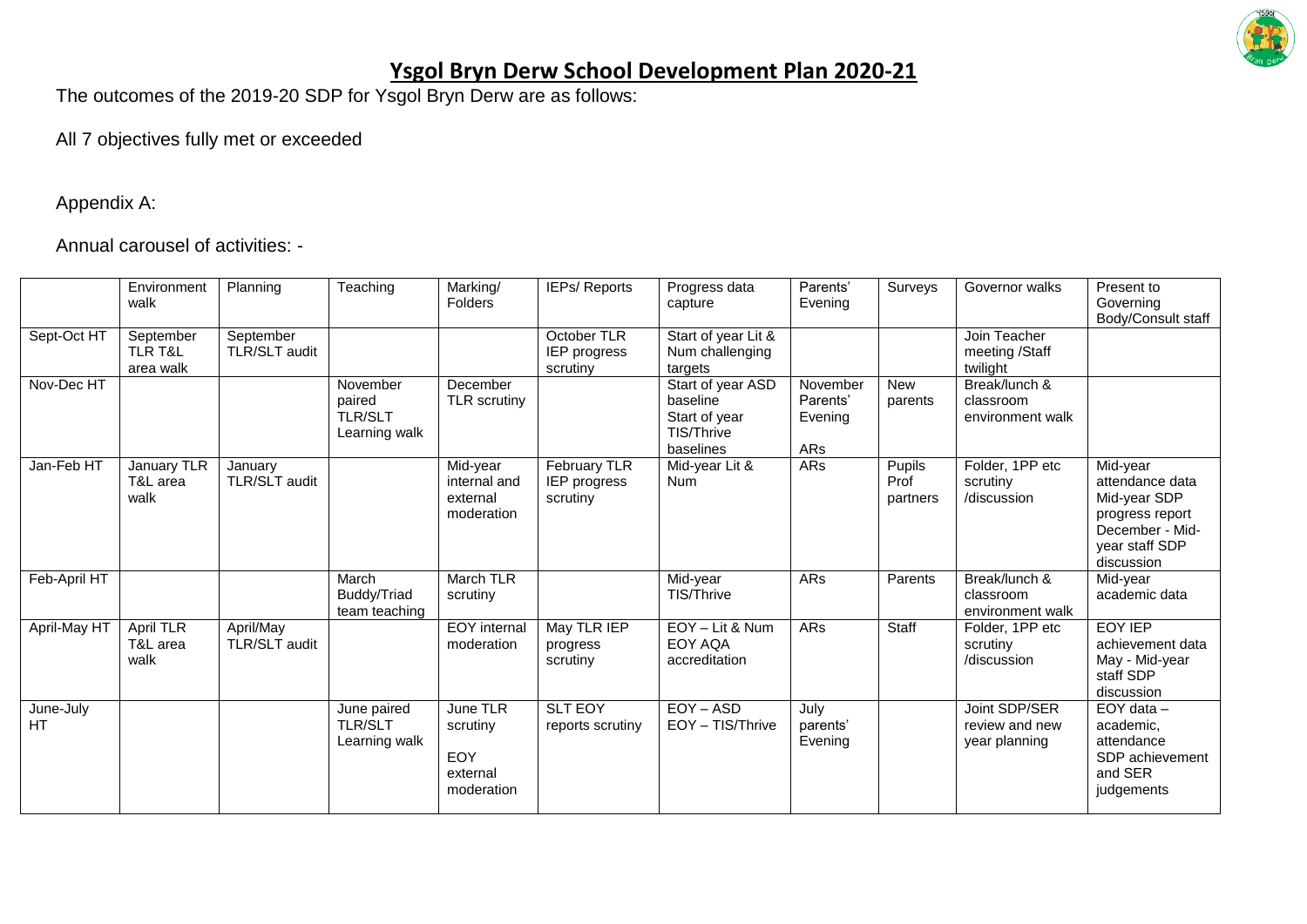

Appendix B:

3 Year Objectives: -

| $5 - 1$<br><b>Key Priority</b>                       | 2020-21                                                                                                                                             | 2021-22                                                                                                                                                    | 2022-23 (to be added in Autumn 2020)                                                                |
|------------------------------------------------------|-----------------------------------------------------------------------------------------------------------------------------------------------------|------------------------------------------------------------------------------------------------------------------------------------------------------------|-----------------------------------------------------------------------------------------------------|
| $IA1 -$<br><b>Standards</b>                          | Maintain outcomes for vulnerable groups and improve<br>outcomes for girls to match overall cohort                                                   | Address any patterns of underperformance<br>identified by standards data analysis in<br>Summer 2021                                                        | Address any patterns of underperformance<br>identified by standards data analysis in<br>Summer 2022 |
| $IA2 -$<br>Wellbeing and<br>attitudes to<br>learning | Ensure that all pupils successfully reintegrate into school and<br>present with/report strong levels of wellbeing                                   | Pupil voice and attitudes to learning in Sensory<br>pathway effectively captured and used to<br>adapt experiences                                          |                                                                                                     |
| IA3 - Teaching<br>and Learning<br>experiences        | Strengthen curriculum planning to meet the needs of pupils as<br>they move through the school – including pathway specific<br>progression curricula | Embed new curriculum planning model<br>developed in 2020-21<br>Develop teacher expertise in delivering<br>outdoor classroom learning                       |                                                                                                     |
| IA4 - Care,<br>support and<br>guidance               | Ensure that all pupils receive appropriate OT input and<br>sensory resources/input                                                                  | Repurpose Pupil Success Group to include<br>newly recruited in-house therapy staff                                                                         |                                                                                                     |
|                                                      | Adapt canteen cooking area layout in response to increased<br>pupil numbers                                                                         |                                                                                                                                                            |                                                                                                     |
| IA5 -<br>Leadership<br>and                           | Establish and embed a leadership and enhanced provision<br>structure that effectively supports expanded role of school                              | Establish a clear and embedded offer to all<br>newly recruited/promoted middle leaders -<br>within classes and across school: TLR<br>teachers, TA4s & TA3s |                                                                                                     |
| Management                                           |                                                                                                                                                     | Develop Annex outdoor play space to be<br>appropriate and accessible                                                                                       |                                                                                                     |
|                                                      |                                                                                                                                                     |                                                                                                                                                            |                                                                                                     |